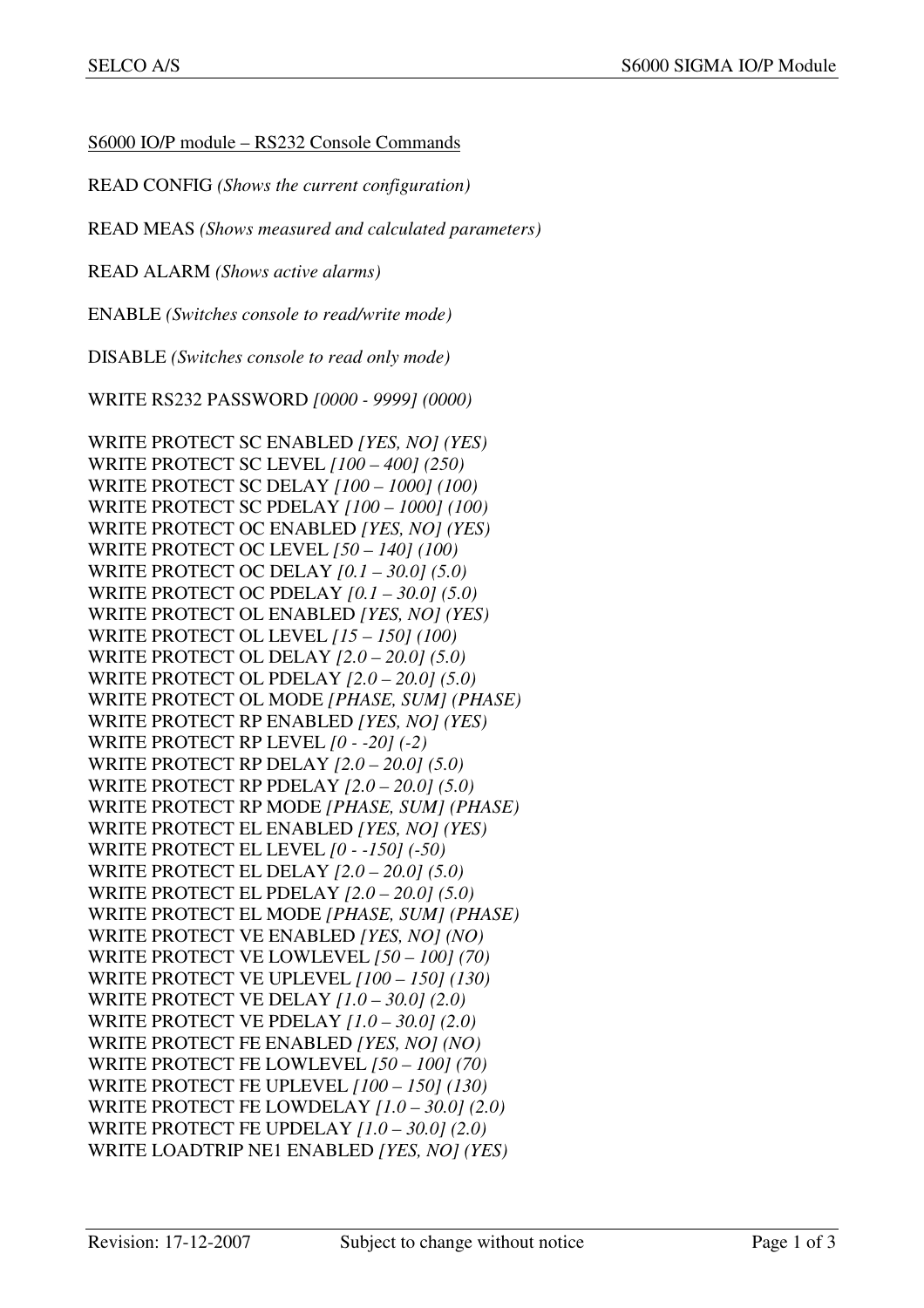WRITE LOADTRIP NE1 PARAM *[FREQ, LOAD, CUR] (FREQ)* WRITE LOADTRIP NE1 LEVEL *[20 – 150] (80)*  WRITE LOADTRIP NE1 HYST *[1 - 100] (10)* WRITE LOADTRIP NE1 DELAY *[1.0 – 60.0] (10.0)*  WRITE LOADTRIP NE1 MODE *[PHASE, SUM] (PHASE)*  WRITE LOADTRIP NE2 ENABLED *[YES, NO] (YES)*  WRITE LOADTRIP NE2 PARAM *[FREQ, LOAD, CUR] (FREQ)* WRITE LOADTRIP NE2 LEVEL *[20 – 150] (90)*  WRITE LOADTRIP NE2 HYST *[1 - 100] (10)* WRITE LOADTRIP NE2 DELAY *[1.0 – 60.0] (10.0)*  WRITE LOADTRIP NE2 MODE *[PHASE, SUM] (PHASE)*  WRITE IORELAYS ALARMRELAYFUNC *[SYS, SYSPROT] (SYS)* WRITE IORELAYS CBTRIPRELAY CONTACT *[ND, NE] (NE)*  WRITE IORELAYS NE1TRIP CONTACT *[ND, NE] (ND)*  WRITE IORELAYS NE1TRIP LATCH *[YES, NO] (YES)*  WRITE IORELAYS NE2TRIP CONTACT *[ND, NE] (ND)*  WRITE IORELAYS NE2TRIP LATCH *[YES, NO] (YES)*  WRITE IORELAYS UNLOADTRIP *[CBTRIP, AUXIO2] (CBTRIP) WRITE IORELAYS AUX1OUT [OFF, VEUPPER, VELOWER, FEUPPER, FELOWER, VOLTPHASEOK, UNLOADTRIP ]( VOLTPHASEOK) WRITE IORELAYS AUX2OUT [OFF, VEUPPER, VELOWER, FEUPPER, FELOWER, VOLTPHASEOK, UNLOADTRIP ](OFF) WRITE IORELAYS AUX3OUT [OFF, VEUPPER, VELOWER, FEUPPER, FELOWER, VOLTPHASEOK, UNLOADTRIP ](OFF)*  WRITE OCPROTOUT SC *[OFF, OC1, OC2, OC3, OC4, OC5, OC6](OC1)*  WRITE OCPROTOUT OC *[OFF, OC1, OC2, OC3, OC4, OC5, OC6] (OC2)* WRITE OCPROTOUT OL *[OFF, OC1, OC2, OC3, OC4, OC5, OC6] (OC3)*  WRITE OCPROTOUT RP *[OFF, OC1, OC2, OC3, OC4, OC5, OC6] (OC4)*  WRITE OCPROTOUT EL *[OFF, OC1, OC2, OC3, OC4, OC5, OC6] (OC5)* WRITE OCPROTOUT VEUPPER *[OFF, OC1, OC2, OC3, OC4, OC5, OC6(OC6)]* WRITE OCPROTOUT VELOWER *[OFF, OC1, OC2, OC3, OC4, OC5, OC6] (OC6)* WRITE OCPROTOUT FEUPPER *[OFF, OC1, OC2, OC3, OC4, OC5, OC6] (OC6)* WRITE OCPROTOUT FELOWER *[OFF, OC1, OC2, OC3, OC4, OC5, OC6] (OC6)* WRITE OCPROTOUT BUSVEUPPER *[OFF, OC1, OC2, OC3, OC4, OC5, OC6] (OFF)* WRITE OCPROTOUT BUSVELOWER *[OFF, OC1, OC2, OC3, OC4, OC5, OC6] (OFF)* WRITE OCPROTOUT BUSFEUPPER *[OFF, OC1, OC2, OC3, OC4, OC5, OC6] (OFF)* WRITE OCPROTOUT BUSFELOWER *[OFF, OC1, OC2, OC3, OC4, OC5, OC6] (OFF)* WRITE OCPROTOUT BUSFD *[OFF, OC1, OC2, OC3, OC4, OC5, OC6] (OFF)* WRITE ANAOUT OUT1 SRC *[U12, U23, U31, U1N, U2N, U3N, I1, I2, I3, IA1, IA2, IA3, P1, P2, P3, P, IR1, IR2, IR3, Q1, Q2, Q3, Q, PF1, PF2, PF3, PF, VA1, VA2, VA3, VA, F] (P)*  WRITE ANAOUT OUT1 SIGNAL *[VOLT, CUR] (VOLT)*  WRITE ANAOUT OUT1 SRCMIN *[-1000.0 – 1000.0] (-10.0)*  WRITE ANAOUT OUT1 SRCMAX *[-1000.0 – 1000.0] (100.0)*  WRITE ANAOUT OUT1 VOLTMIN *[-10.000 – 10.000] (-1.000)*  WRITE ANAOUT OUT1 VOLTMAX *[-10.000 – 10.000] (10.000)*  WRITE ANAOUT OUT1 CURMIN *[0.000 – 24.000] (4.000)*  WRITE ANAOUT OUT1 CURMAX *[0.000 – 24.000] (20.000)*